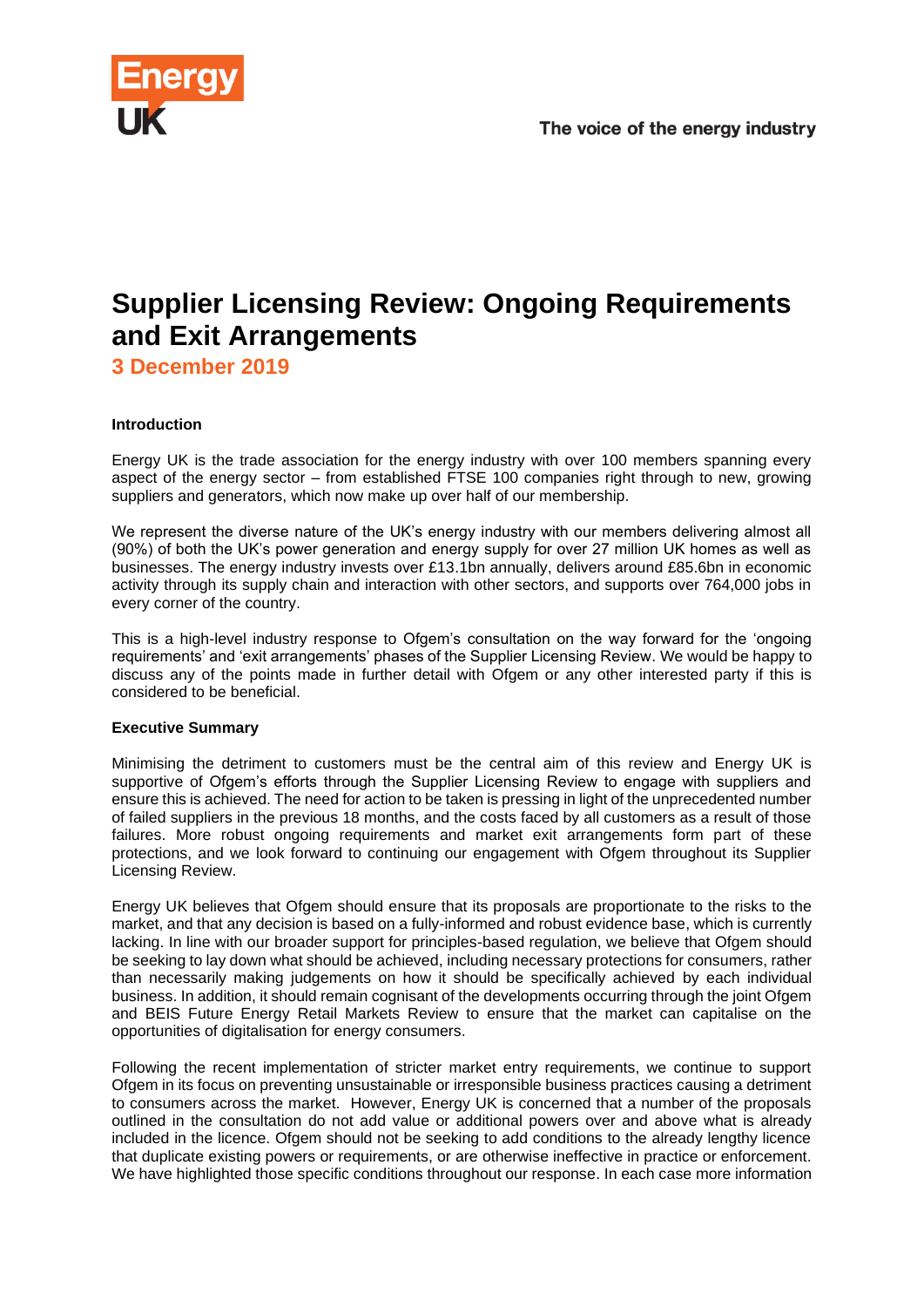is needed on Ofgem's intended use and enforcement of loosely worded conditions to enable us to comment usefully on their merits and practical implementation. Ofgem should not be seeking to add to the licence extra conditions to grant it powers it already holds, and yet to date has been unwilling to use to address concerns with suppliers or practices.

While we generally welcome Ofgem's continued policy development through its Supplier Licensing Review to minimise customer detriment, doing so should not negate the need to take action in the meantime. In the interest of current and future consumers, Ofgem must do more with its existing extensive powers to protect against detriments by intervening where they suspect a supplier will not be able to meet its financial obligations, thus helping to minimise the amount of any money to be mutualised.

### **Promoting better risk management**

5. Do you agree with our proposed option to cost mutualisation protections? Are there other methods of implementing this proposed option? Please provide an explanation and, if possible any evidence, to support your position.

#### *Cost mutualisation protections*

Overall, Energy UK recognises Ofgem's efforts in this proposal to better protect customers from the growing costs of mutualisation seen in the previous two years, including those resulting from the protection of customer credit balances. We support the stricter entry requirements recently implemented by Ofgem and believe that they will have a positive benefit preventing unsustainable businesses entering the market and ultimately failing at a cost to all consumers.

Energy UK has previously given support for an enforceable principle for credit balance use, allowing suppliers flexibility to secure arrangements that best suit their business model and that are proportionate to the risk that they pose to the wider system.<sup>1</sup> We continue to support action preventing supplier behaviours that lead to the failure of unsustainable business models, ensuring responsible risk management and preventing the mutualisation of costs when a supplier does fail. However, we also highlighted a number of practical issues that Ofgem would need to assess in order to ensure that any final proposals are founded on a robust evidence base and would meet the review's intent, without having a disproportionate impact upon market incumbents.

We believe that Energy UK's members are best placed to provide detailed responses with relevant supporting evidence to Ofgem's specific proposal in this consultation. There are, however, a number of areas that Ofgem should address to ensure that its Impact Assessment is a robust basis to make decisions on cost mutualisation protections as part of its review that are proportionate to the risks.

We would expect Ofgem to seek out all necessary information to ensure it has built a robust evidence base for its assumptions when calculating costs, which we believe is currently lacking. For example, Energy UK does not view Ofgem's use of just one well-known high street bank to inform its cost assumptions as a robust basis for any decision. There is also no indication of whether Ofgem has enquired or assessed whether this indicative fee rate, or any third-party cover at all, would actually be available to all suppliers, whether currently in the market or potential new entrants. Ofgem should include an assessment of the impacts of any required alternative arrangements if third-party cover is not available which, at a minimum, should include those options it intends to place on the prescriptive "menu" of options. In addition, Ofgem should consider existing market requirements for credit collateral and assess the cumulative impact of its proposal in the wider market context in which it is seeking to add further obligations.

Energy UK would welcome Ofgem's further exploration of all options available to suppliers of all sizes and length of market incumbency to meet any requirements prior to a decision, to ensure that Ofgem is not placing costs onto the market that are disproportionate to the risks to consumers. This could include looking at other markets in the UK to see how protections are being delivered elsewhere, or comparative policies in international energy retail markets.

<sup>1</sup> [https://www.energy-uk.org.uk/publication.html?task=file.download&id=7199](about:blank)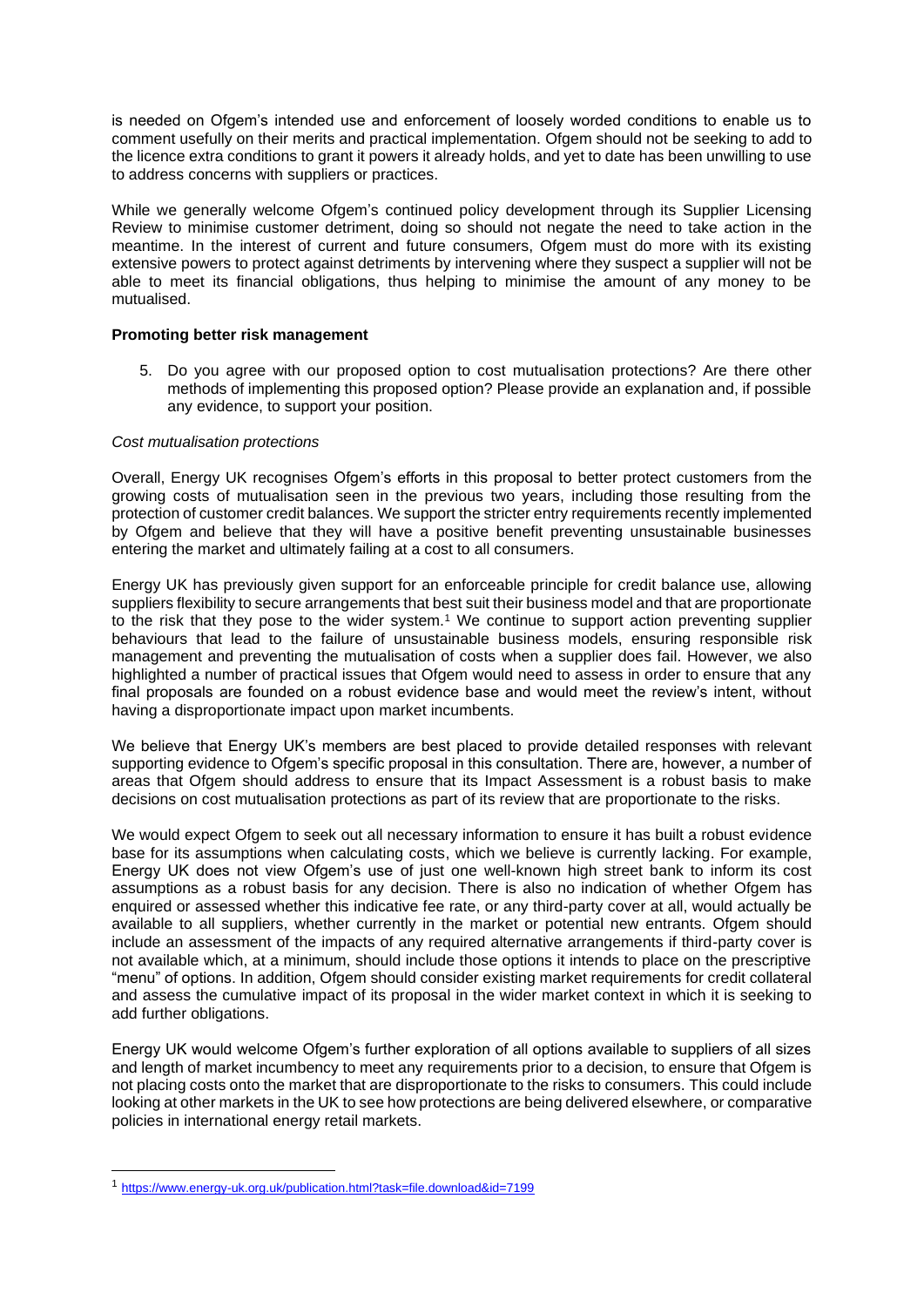Through the building of the required robust evidence base and Impact Assessment, Energy UK would welcome clarity from Ofgem as to any consideration it has given to these proposals, including the impacts and costs, and their interaction with, and deliverability under, the default tariff cap.

We note that a substantial amount of mutualised costs in the market to date have resulted from suppliers' non-payment of obligations, such as the Renewables Obligation. Energy UK would, therefore, welcome clarity from Ofgem as to what policy costs, and what proportion of those policy costs, it would propose needs protecting. As it currently stands, without a specific proposed policy and accompanying assessment of the costs and benefits, we are unable to comment further on protections for such costs.

However, ongoing policy development in this area does not negate the need for Ofgem to reflect on its lack of action to date despite its adequate powers to do so. In the interest of current and future consumers, we would urge Ofgem to do more with its existing extensive powers in the immediate term, intervening where it suspects a supplier will not be able to meet its financial obligations, thus helping to minimise the amount of any money to be mutualised. Energy UK will be writing to Ofgem in due course to emphasise the importance of it making sufficient and effective use of the powers already at its disposal that it has so far been unwilling to use.

### *Operational Capability*

Energy UK supports the greater use of principles-based regulation (PBR), however PBR should be used to simplify regulation rather than simply adding conditions for no discernible reason.

We are currently unconvinced that this additional condition on operational capability will deliver over and above existing conditions, such as the Standards of Conduct. We would, therefore, welcome clarity on Ofgem's understanding of what additional powers this condition would practically grant it with regards to its current powers. The condition should not be progressed unless Ofgem can demonstrate that it gives additional powers in practice to better prevent unsustainable or irresponsible business practices from operative in the market, to the detriment of all customers.

In addition, we would question the nature of the term "sufficient operational capability" as well as how this principles-based requirement would be consistently measured by Ofgem from a compliance perspective. The broad nature of this requirement means it is unclear whether Ofgem would utilise it solely in prevention of suppliers failing or whether it could be used to monitor supplier activity more generally. While we agree that Ofgem should not seek to impose additional prescription upon suppliers, clarity on its intention and examples of the checks that it would seek to put in place to measure compliance would be welcome.

Furthermore, there is a risk that Ofgem does not currently have the in-house expertise on financial and operational systems in order to adequately monitor compliance to this proposed requirement if it seeks to make value judgements on what are a wide range of differing business models. We are concerned that Ofgem would then rely heavily on independent audits, which would be wholly disproportionate, costly and contradictory to Ofgem's stated intention for the proposed new licence condition on audits.

6. Do you agree with our proposal to introduce new milestone assessments for suppliers? Do you think the milestones we have proposed and the factors we intend to assess are the right ones? Are there additional factors we should consider to help us to identify where suppliers' may be in financial difficulty?

### *Milestone Assessments*

Overall, Energy UK agrees with the principle of the proposal for Ofgem to assess suppliers at certain milestones to ensure that they remain sustainable throughout periods of growth, as long as it is appropriately mindful of the different ways in which businesses can be robust during periods of growth. We are also supportive of Ofgem's risk-based, 'dynamic' assessment at the point at which it considers suppliers may be in financial difficulty, potentially demonstrated by outstanding payments to industry parties or statutory demands, and agree that a fixed set of criteria should not be prescribed.

However, greater clarity is needed on the nature and robustness of Ofgem's planned scrutiny of suppliers, including the specifics of what Ofgem will be assessing and how. While we believe that it is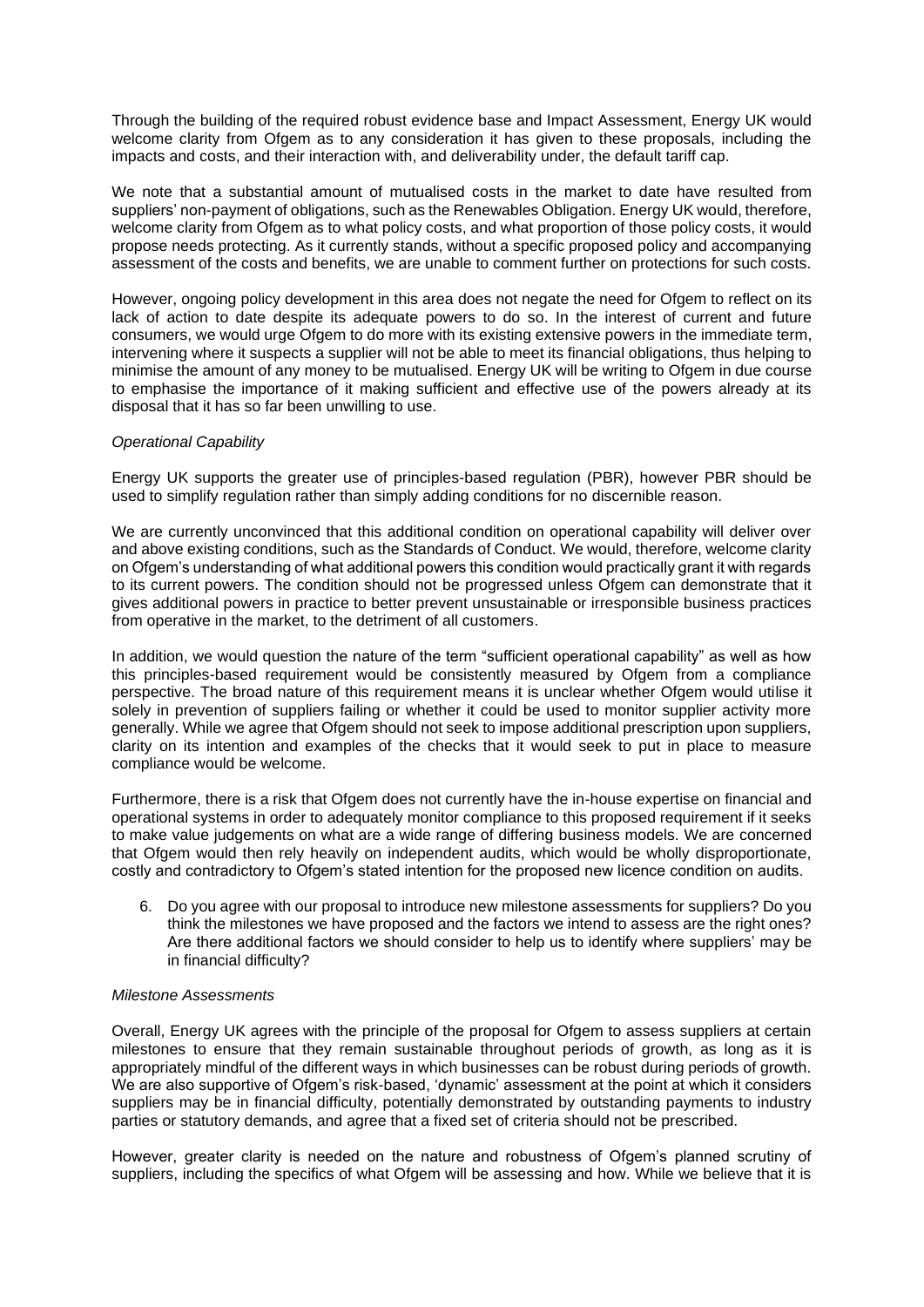important to ensure suppliers have a credible business plans in place as they continue to grow, there is a concern that this proposal would mean Ofgem becoming the arbiter of "good" innovation in which it makes value judgements on differing business models.

We would also urge Ofgem to provide details as to its intended approach to these reviews. In particular, how far in advance of crossing a customer number threshold Ofgem would allow a supplier to undertake the review, and whether a review for multiple milestones could be undertaken at the same time, which may allow for efficiencies for such suppliers and Ofgem.

It will be important that Ofgem strike an appropriate balance between protecting customers from supplier failure and encouraging innovation. As the regulator, Ofgem should be seeking to lay down what should be achieved, rather than necessarily making judgements on how it should be specifically achieved.

## **More responsible governance and increased accountability**

7. Do you agree with our proposal to introduce an ongoing fit and proper requirement? Are there additional factors, other than the ones we have outlined, that you believe suppliers should assess in conducting checks?

### *Ongoing fit and proper requirement*

Energy UK is broadly supportive of this proposal if Ofgem can show how it will be effective in practice, and that it would not be an additional regulatory burden that is unused by Ofgem.

We would welcome clarity from Ofgem as to what action it would expect suppliers to take if an employee failed such a check, and what action Ofgem itself would seek to take in such a circumstance. An additional licence condition which Ofgem does not, or cannot enforce against effectively in practice would not be a useful addition to the already lengthy licence, not make a positive impact upon the prevention of unsustainable or irresponsible suppliers operating in the market.

We would encourage Ofgem to adapt its wording to make clear who is understood by "relevant persons" and what is entailed by "fit and proper". As currently worded, there is a concern that the scope would be overly broad. The language should be tightened to align with the purpose, i.e. those employees taking big commercial decisions. In doing so, Ofgem should also ensure that the requirement covers those contractors or part-time employees that make such decisions.

### *Open & Cooperative Principle*

Energy UK does not believe that this condition would be a useful addition to the already extensive supply licence conditions. Ofgem already has powers to compel suppliers to provide information, making this proposal redundant. Inserting a short, principles-based condition into a 500+ page licence is unlikely to impact upon culture in unreasonable suppliers, and nor should the licence be used in such a way.

Energy UK would urge Ofgem to clarify what is expected from suppliers over and above current requirements in acting cooperatively with Ofgem, and how it would seek to enforce against the condition in practice. We are concerned that, as currently worded, such a requirement could be too broad a condition. For example, would Ofgem consider a supplier not to be open and cooperative if it did not respond to voluntary RFIs, or if a supplier was publicly critical of any decision taken by Ofgem?

### **Increased market oversight**

8. Do you agree with our proposal to require suppliers to produce living wills? What do you think we should include as minimum criteria for living will content?

*Living Wills*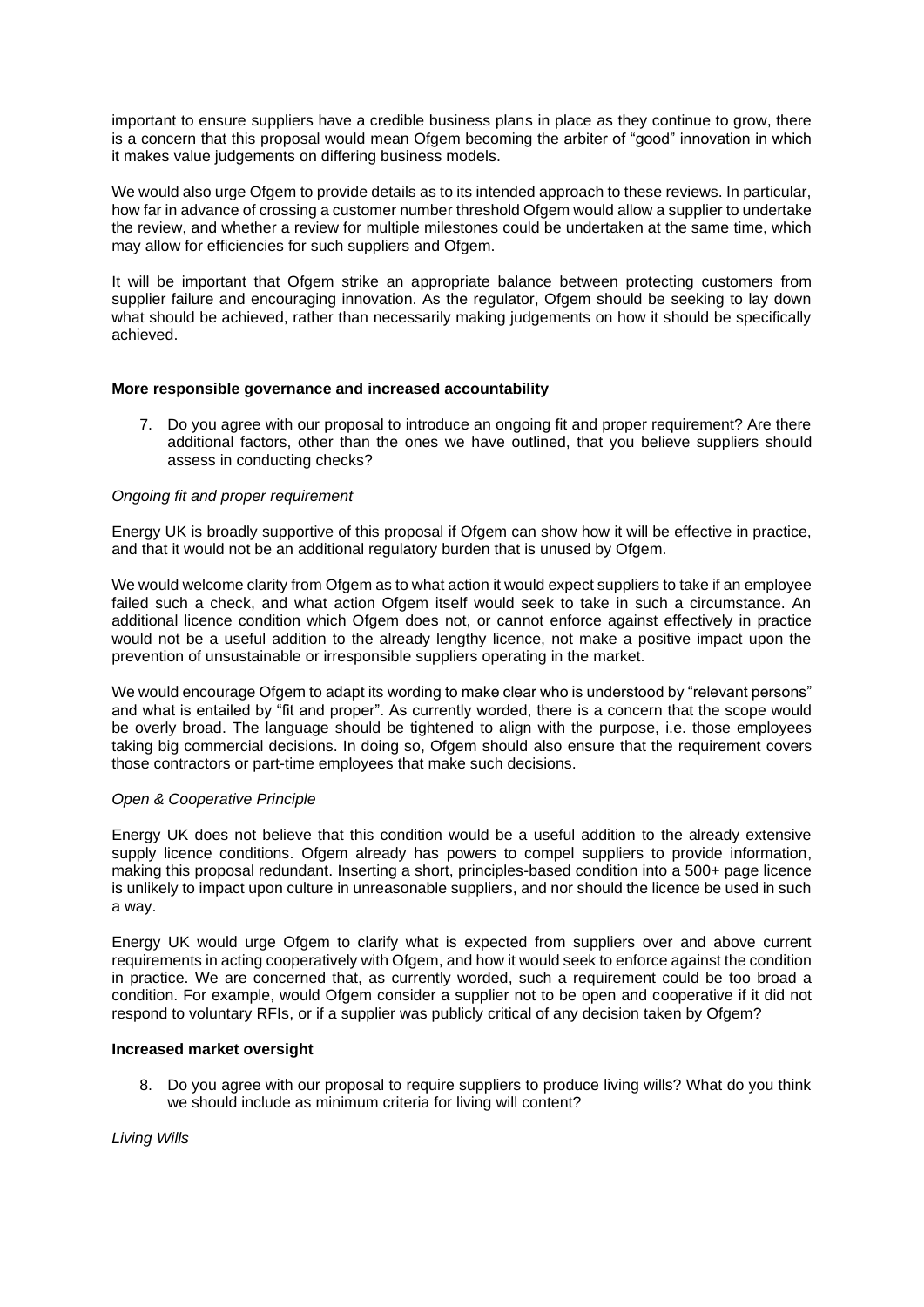Energy UK acknowledges the intent of this proposal, and the importance of improving data quality overall in the sector, and for the specific instances of supplier failures and SoLR events. However, we remain unconvinced that a living will would translate in practice to reliable improvements. For most suppliers, it would likely just result in an additional burden in terms of costs and resources that would never be utilised. For those suppliers that are beginning to fail, or find themselves in financial distress, it is unlikely that maintaining an up to date living will would be the highest priority, undermining Ofgem's main intent for its existence. Given that Ofgem does not regulate administrators, it is unclear how Ofgem would hold a failed supplier to account in line with any living will it had produced.

Ofgem should instead continue to explore alternative methods to meet its aim. For example, the need for improving data quality in the sector which could be better achieved through more effective, targeted and standardised reporting of operational data relating to the aims of this review. By requiring all suppliers to provide specific, targeted information as necessary to Ofgem, such evidence would be easily accessible by Ofgem prior to licences being revoked and the proposed burdensome living will requirement would not be relevant.

9. Do you agree with our proposed scope for independent audits? Please provide rationale to support your view.

### *Independent Audits*

Ofgem already has powers of direction to instruct suppliers to undertake independent audits where a case can be robustly built, and it has used this power previously. Energy UK does not believe that Ofgem has sufficiently set out its reasoning for the inclusion of this proposed new licence condition.

Energy UK is concerned that the overly broad scope of power granted to Ofgem through the current wording of the draft licence condition does not align with Ofgem's stated intent of its use. Independent audits should only be requested in instances where Ofgem can robustly demonstrate that suppliers have materially failed to meet their obligations, yet the wording allows Ofgem to require a supplier to undertake an audit in any circumstance that it deems fit. Conducting these audits is cost-intensive, and their overuse will ultimately increase customer costs.

We note that the text of the consultation, and the Impact Assessment, highlight Ofgem's intention to use the power sparingly and proportionately, but this is not reflected in the wording of the condition. No restrictions are currently included in the wording, and Energy UK believes that this condition would grant Ofgem disproportionate power. If it is able to set out a robust case for the continued inclusion of this new licence condition, we believe that at the very least the wording would need to be tightened to ensure that its scope remains true to the intention, potentially by including sufficient checks and balances on Ofgem's ability to use it. For example, Ofgem's scope should be restricted to enforcement of the new licence conditions resulting from the Supplier Licensing Review.

### *Market Monitoring*

Energy UK supports Ofgem's efforts to adopt a risk-based approach to monitoring supplier compliance.

### **Exit arrangements**

10. Do you agree with the near terms steps we propose to take to improve consumers' experience of supplier failures? Are there other steps you think we should be taking?

#### *Administrators*

Energy UK has previously highlighted concerns with the current practice of some administrators of failed suppliers, and supports action to better protect customers from sharp practices and to improve their overall experience.

We acknowledge that the regulation of administrators is outside of Ofgem's remit, and welcome its efforts exploring what can be done within the current regulatory framework. Energy UK is concerned that its proposed changed would, however, have limited, if any, impact on influencing administrator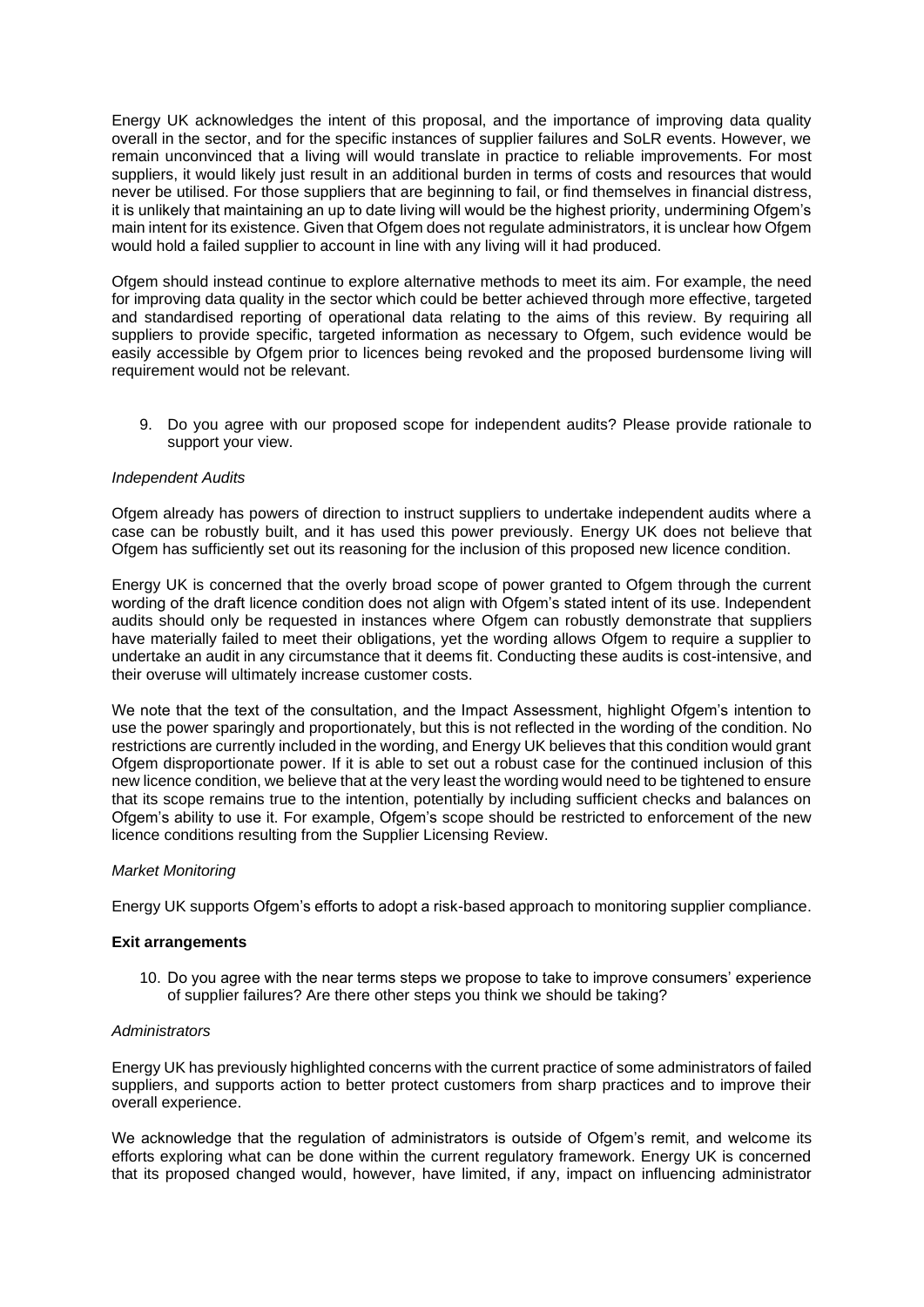behaviour when acting for a failed supplier. We note that back billing constraints are generally already included in supplier T&Cs, yet there have been cases of administrators ignoring these.

Energy UK is keen to understand the legal impact Ofgem believe this requirement will have, and if there is any evidence supporting that view. While the proposed changes may have relatively low-impacts on suppliers, it is unclear how beneficial these changes will be in actuality, if at all.

More importantly, we would urge Ofgem to approach the appropriate regulator with the power to influence administrator behaviour to ensure that concrete action can be taken to better protect customers of failed suppliers. Ofgem should build on its recent open letter about insolvency practitioners and work towards getting endorsement and support from the Insolvency Services for appropriate services standards continuing for customers when they undertake their work.

11. Do you think there is merit in taking forward further actions in relation to portfolio splitting or trade sales? What are your views of the benefits of these steps? Are there any potential difficulties you can foresee?

## *Portfolio Splitting*

Energy UK continues to support Ofgem having the option of portfolio splitting in principle. We believe that maximising competition in any market is the best way to improve consumer outcomes overall and ensure the most robust protection. In that regard, we believe that Ofgem having the option to split supplier portfolios through the SoLR process could maximise participation by competing suppliers (e.g. Domestic and Non-domestic), thus fostering greater competitive pressure and better outcomes.

However, as outlined in our response to Ofgem's Working Paper in July, customer protection should be paramount in the SoLR process and there are wide-ranging technical challenges that must be addressed in order ensure any such process is a positive experience for consumers, and they remain effectively protected.<sup>2</sup> As such, we welcome Ofgem's intention to engage with the wider industry to explore these challenges.

Prior to recommending or coordinating any required changes to industry systems, Ofgem would have to make a full assessment of the costs and benefits of such changes to ensure that there is a positive case for its proposals.

### *Trade Sales*

Energy UK would welcome clarity on Ofgem's understanding of its legal remit to include itself into such commercial decisions. Ofgem should be wary of pushing forward with proposals that dampen the appetite for commercial transactions. We do not believe that Ofgem has put forward a robust rationale for its proposals, and we are concerned that interfering with commercial transactions could set a dangerous precedent, even if it is well meaning.

## **Appendix 1:**

12. Do you think our draft supply licence conditions reflect policy intent?

As highlighted in responses above to individual proposals, Energy UK is concerned that the wording of a number of the draft licence conditions proposed by Ofgem are too broad, expanding their scope far outside their intended purpose. For example, the definition of 'Senior Management Responsibility or Influence' is open for interpretation as organisations will have different organisational structures and so there will be uncertainty as to who should be included. Ofgem should review the wording to ensure that it accurately reflects the intended scope and aim of each condition.

Energy UK notes that Ofgem has included a draft licence condition on improvements to SoLR process in the appendix which was not referenced within the main text or questions of the consultation. The

<sup>2</sup> [https://www.energy-uk.org.uk/publication.html?task=file.download&id=7199](about:blank)